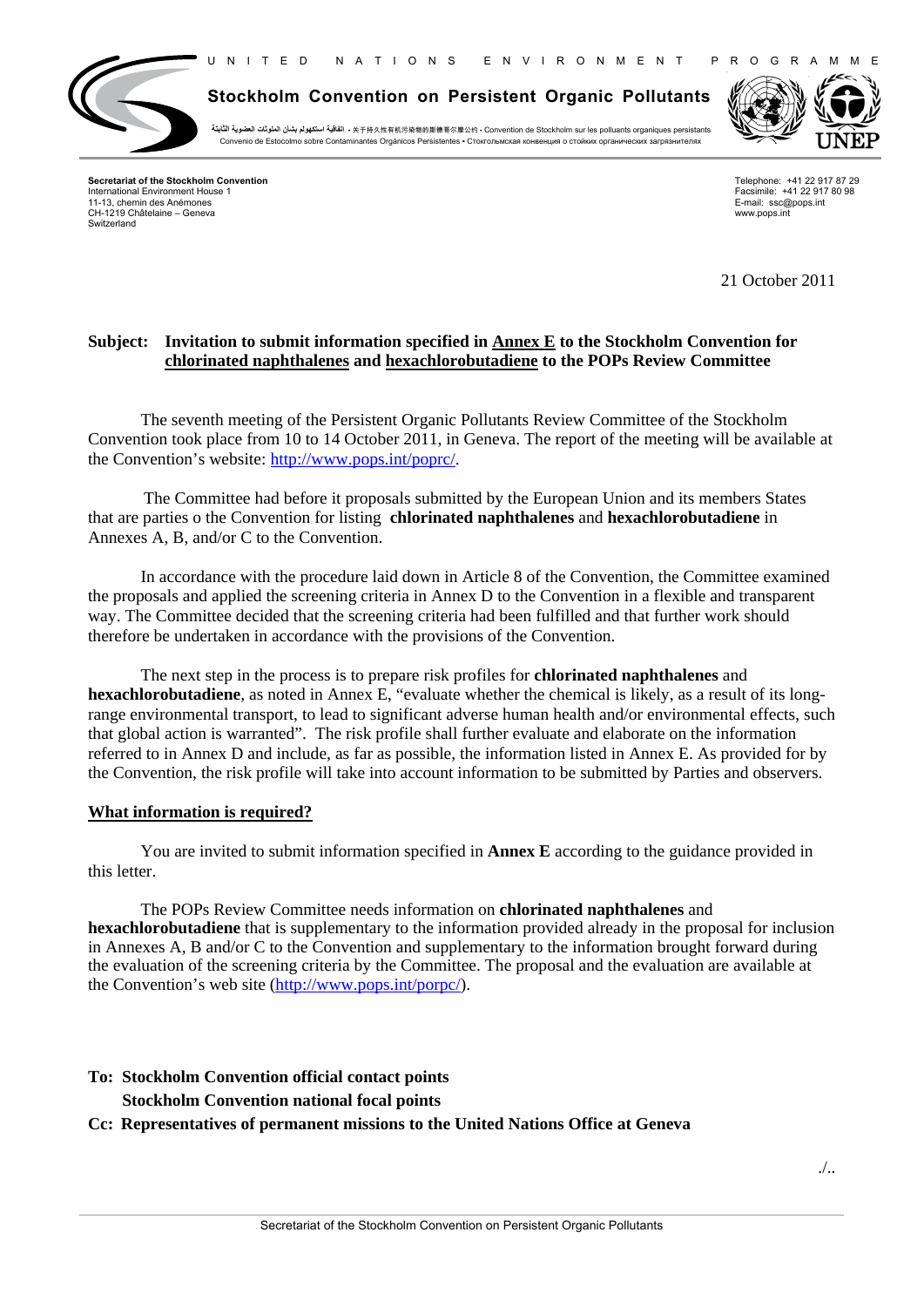#### **How to submit information?**

A form with a general guidance and explanatory notes developed by the Committee is contained in the annex to this letter to facilitate the submission of information. The form is also available on the Convention's website in the six official languages of the United Nations. You may also provide a free text submission.

Where feasible, please complete the form and give precise references for the data sources. Without the exact source of the information, the Committee might not be able to use it. If the information is not readily available in the public literature, you may consider attaching the original source of the information to the submission.

Concerning the submission of confidential information, please note that the code of practice for the treatment of confidential information in the Persistent Organic Pollutants Review Committee adopted in decision SC-3/9 by the Conference of the Parties is available on the Convention's website.

We would be grateful to receive your submission **in English no later than 9 January 2012.**  Information in other United Nations official languages (Arabic, Chinese, French, Spanish and Russian) should be submitted by 15 December 2011.

The information should be submitted to the Secretariat of the Stockholm Convention, preferably by e-mail:

> Secretariat of the Stockholm Convention Att: POPs Review Committee United Nations Environment Programme 11-13 chemin des Anémones CH-1219, Châtelaine, Geneva, Switzerland Fax: (+41 22) 917 8098 E-mail: ssc@pops.int; kohno@pops.int

If you have any questions regarding this request or you would like to receive hard copies of the documents from the Committee, please do not hesitate to contact Ms. Kei Ohno (e-mail: kohno@pops.int; telephone +41 22 917 8201).

Yours sincerely,

Jim Willis Executive Secretary